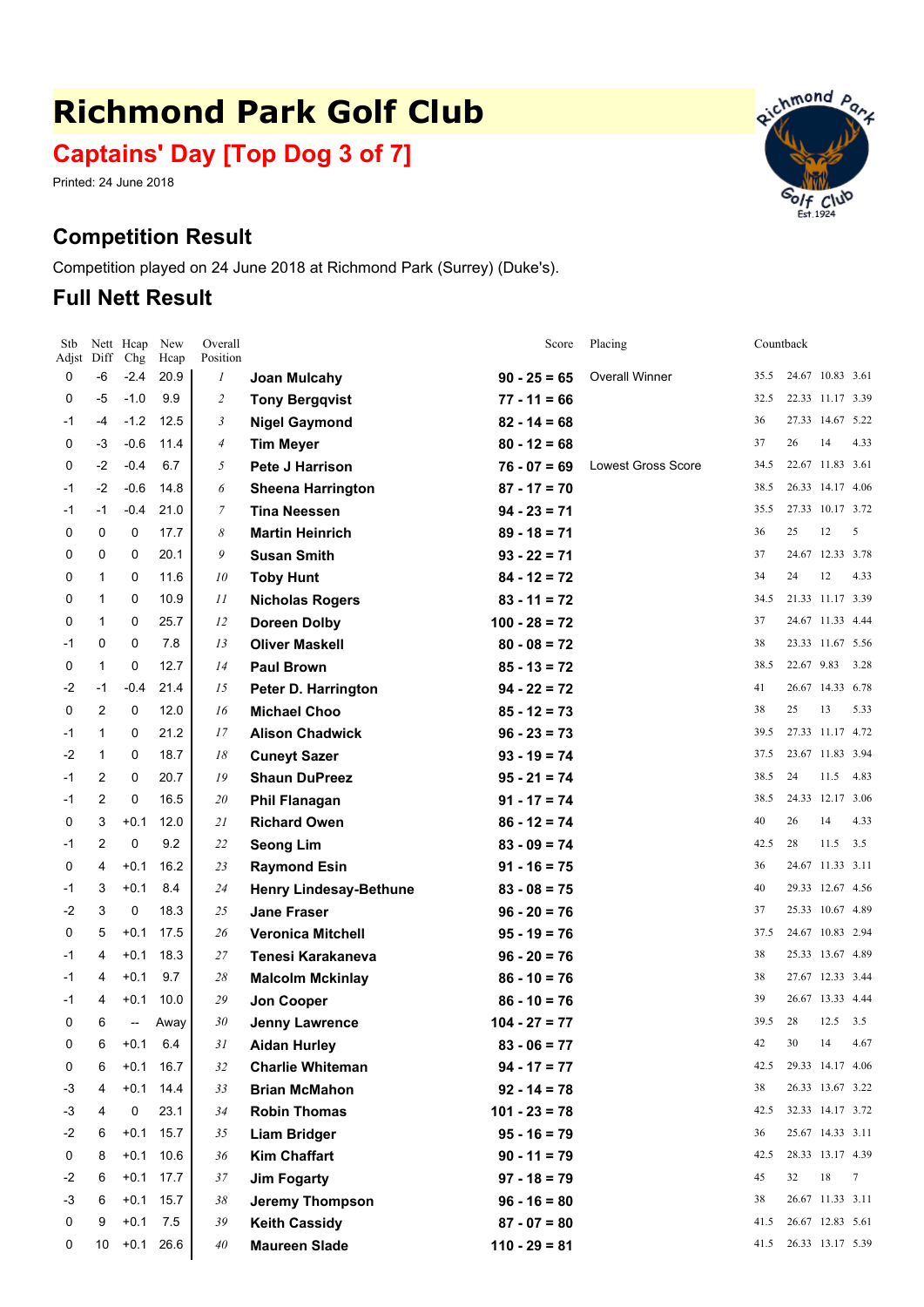| -2   | 8                                             | $+0.1$      | 16.3        | 41                           | <b>Tamas Ladacs</b>         | $97 - 16 = 81$   |                   | 43   |    | 27.67 12.33 3.11  |      |
|------|-----------------------------------------------|-------------|-------------|------------------------------|-----------------------------|------------------|-------------------|------|----|-------------------|------|
| -1   | 9                                             | $+0.1$      | 8.3         | 42                           | <b>Ewan Tait</b>            | $89 - 08 = 81$   |                   | 43   |    | 28.33 15.67 5.56  |      |
| 0    | 10                                            | $+0.1$      | 16.3        | 43                           | <b>Nigel Ward</b>           | $97 - 16 = 81$   |                   | 45   |    | 29.67 14.33 4.11  |      |
| -1   | 9                                             | $+0.1$      | 25.7        | 44                           | <b>Ann Gardner</b>          | $109 - 28 = 81$  |                   | 45   |    | 31.67 14.33 5.44  |      |
| -6   | 5                                             | 0           | 29.8        | 45                           | <b>Fiona Coombe</b>         | $114 - 32 = 82$  |                   | 40   |    | 29.33 13.67 8.22  |      |
| $-2$ | 9                                             | $+0.1$      | 18.9        | 46                           | Donna Wilson                | $103 - 21 = 82$  |                   | 42.5 | 27 | 14.5              | 4.83 |
| $-2$ | 9                                             | $+0.1$      | 16.5        | 47                           | <b>Val Riziotis</b>         | $100 - 18 = 82$  |                   | 45   | 31 | 15                | 6    |
| $-2$ | 10                                            | $+0.1$      | 16.1        | 48                           | <b>Caleb Mills</b>          | $99 - 16 = 83$   |                   | 48   |    | 31.67 15.33 4.11  |      |
| -3   | 11                                            | $+0.1$      | 4.3         | 49                           | <b>James Barker</b>         | $89 - 04 = 85$   |                   | 48   |    | 30.67 15.33 5.78  |      |
| -7   | 15                                            | $+0.1$      | 24.1        | 50                           | <b>Shane McGillycuddy</b>   | $117 - 24 = 93$  |                   | 48   | 35 | 17                | 6.67 |
| -9   | 14                                            | $+0.1$      | 14.3        | 51                           | <b>Julian James</b>         | $108 - 14 = 94$  |                   | 48   |    | 34.33 18.67 10.22 |      |
| 0    | 15                                            |             | $+0.1$ 25.8 | $\overline{a}$               | Paul C.C. Grand             | <b>No Return</b> |                   |      |    |                   |      |
| 0    | 14                                            | $+0.1$      | 15.2        | $\overline{\phantom{a}}$     | Ziggy Lubkowski             | <b>No Return</b> |                   |      |    |                   |      |
| 0    | 8                                             | $+0.1$      | 12.6        | $\overline{\phantom{a}}$     | <b>Mike Shabani</b>         | <b>No Return</b> |                   |      |    |                   |      |
| 0    | 16                                            | $+0.1$      | 19.7        | $\overline{\phantom{a}}$     | <b>Paul Green</b>           | <b>No Return</b> |                   |      |    |                   |      |
| 0    | 17                                            | $+0.1$      | 8.3         | $\overline{a}$               | <b>Lee Marshall</b>         | <b>No Return</b> |                   |      |    |                   |      |
| 0    | 14                                            | $+0.1$      | 6.8         | $\overline{\phantom{a}}$     | <b>Roger Rojas</b>          | <b>No Return</b> |                   |      |    |                   |      |
| 0    | 2                                             | 0           | 9.7         | $\overline{\phantom{a}}$     | <b>Kerry Sargeant</b>       | <b>No Return</b> |                   |      |    |                   |      |
| 0    | 13                                            | $+0.1$      | 25.6        | $\overline{\phantom{a}}$     | <b>Cosmo Liefting-Moore</b> | <b>No Return</b> |                   |      |    |                   |      |
| 0    | 5                                             | $+0.1$      | 11.5        | $\qquad \qquad \blacksquare$ | <b>Paul House</b>           | <b>No Return</b> |                   |      |    |                   |      |
| 0    | 5                                             | $+0.1$      | 16.4        | $\overline{\phantom{a}}$     | <b>Alan King</b>            | <b>No Return</b> |                   |      |    |                   |      |
|      |                                               | $+0.1$      | 11.6        | $\overline{\phantom{a}}$     | <b>Peter Osgood</b>         | <b>No Return</b> | No Score Recorded |      |    |                   |      |
|      |                                               | $+0.1$      | 18.6        | $\qquad \qquad \blacksquare$ | <b>John Ahad</b>            | <b>No Return</b> | No Score Recorded |      |    |                   |      |
| 0    | 11                                            | $+0.1$      | 28.7        | $\overline{\phantom{a}}$     | Lee Eden                    | <b>No Return</b> | DQ: Rule $6-6(b)$ |      |    |                   |      |
| 0    | 7                                             | $+0.1$      | 10.1        | $\overline{\phantom{a}}$     | <b>Greg Saunders</b>        | $88 - 10 = 78$   | DQ: Rule $6-6(b)$ |      |    |                   |      |
| 0    | 11                                            |             | $+0.1$ 25.2 | $\overline{\phantom{a}}$     | <b>Adrian Wells</b>         | <b>No Return</b> | DQ: Rule $6-6(b)$ |      |    |                   |      |
|      | <b>Players with Non-Competition Handicaps</b> |             |             |                              |                             |                  |                   |      |    |                   |      |
| -3   | $\mathbf{1}$                                  | $\mathbf 0$ | 5.6         | $\overline{\phantom{a}}$     | <b>Paul Graham Cook</b>     | $81 - 06 = 75$   |                   | 40   | 30 | 11                | 3.67 |
| 0    | 11                                            | $+0.1$      | 30.7        | $\overline{a}$               | Sonia Inniss                | <b>No Return</b> |                   |      |    |                   |      |
|      |                                               |             |             |                              |                             |                  |                   |      |    |                   |      |

Number of Cards Processed <sup>=</sup> 68

## **Competition Format:**

Singles Stroke Play (Medal) competition. Handicap allowance: Full allowance. A limit of 30 strokes (Men), 36 strokes (Ladies) was applied after the Handicap Allowance was calculated. Mixed Tee Competition: When separate tees are in use, the number of strokes received by some players is adjusted to allow for the differences in the course played. These adjustments are for competition ranking purposes only.

### **Competition Scratch Score (CSS):**

| <b>Tees</b>  | Par | SSS | <b>Competition Scratch Score</b> |
|--------------|-----|-----|----------------------------------|
| White (Men)  | 71  |     |                                  |
| Red (Ladies) | 73. | 73. | 73.                              |

### **Countback calculations:**

Countback is strokes taken over last nine holes, then over last six holes, then over last three holes and finally last hole score only (where applicable).

For Stroke Play competitions played off handicap, nett scores are shown (after deduction of appropriate proportion of handicap).

### **Changes to Handicaps:**

Playing Handicaps for the following HOME Club members have changed:

|                       | Previous | <b>New</b> |
|-----------------------|----------|------------|
|                       | Handicap | Handicap   |
| <b>Tony Bergqvist</b> |          | 10         |